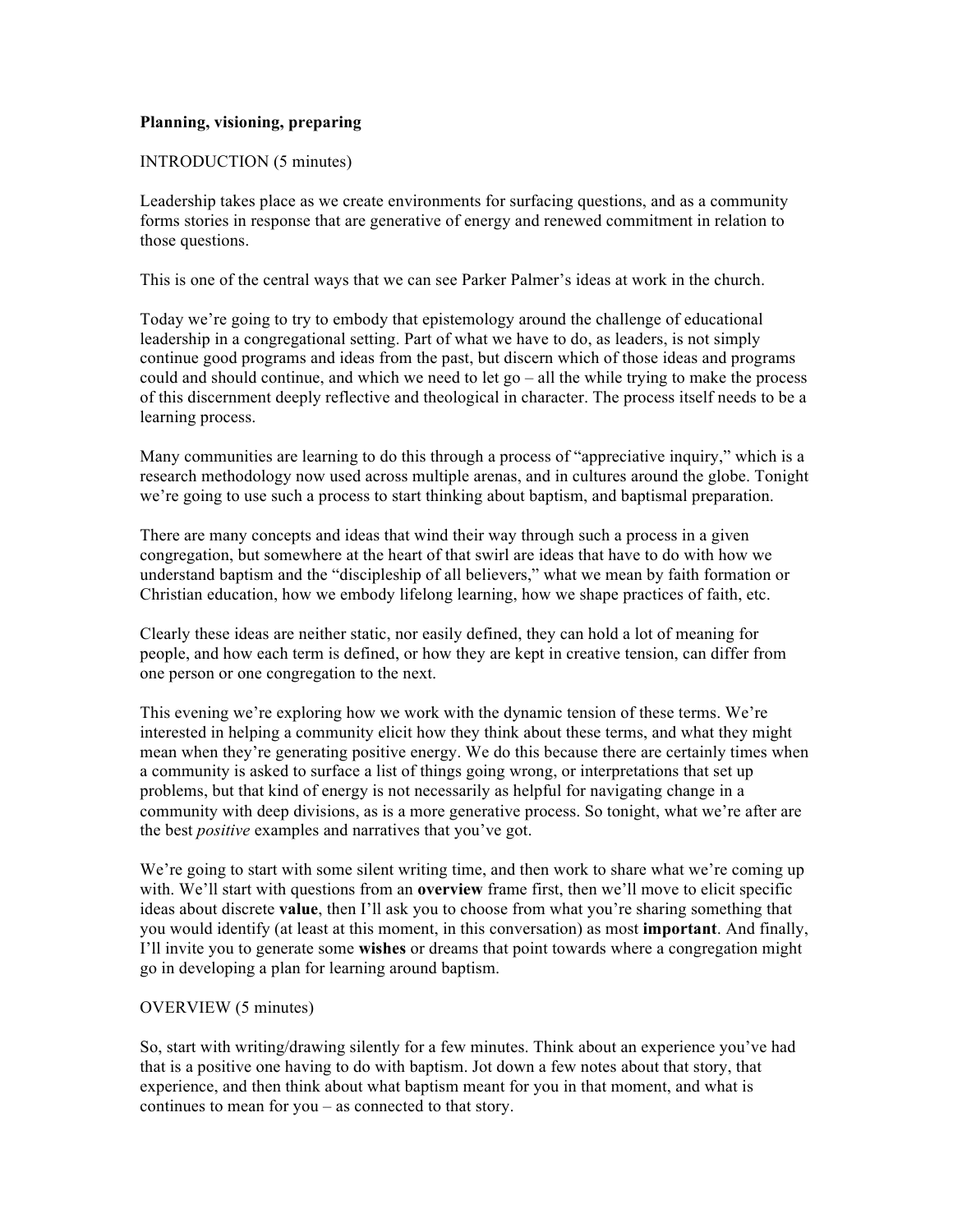## VALUE (20 minutes)

Now turn to one other person and share your story, making sure to talk about how baptism fits into it. Make sure that you understand how you're using the term "baptism," and that you understand how your partner is using it. Help each other to recognize any similarities and differences.

After each of you have shared your story, see if you can identify the elements that made the story so positive, that made it a good memory in relation to baptism.

Each of you may understand baptism in different ways, and you may come up with different reasons why the story you shared was positive. Try to list three elements that were connected to the positive memories.

Don't judge or evaluate what you're coming up with, simply share the stories and be curious about what you can learn from them.

You might think about what made the experience of baptism work so well. What elements contributed to the generative elements of the experience? What happened to make it work? Who was involved? What about the context made it possible? Why do you think it was generative?

You might think about the meaning of baptism that was conveyed in your story. What contributed to the meaning? What elements of the experience hung in your memory, and why?

At the end of this time you should each have three generative elements of an experience associated with baptism. Make sure that you jot down some notes, so that you can share them.

#### MOST IMPORTANT (40 minutes)

Now, find another pair of people, so that you end up in a quartet. In this small group of four people, share – briefly—the gist of your stories, and share the three generative elements you identified within them.

Explore these elements for a while: what do they have in common? What differentiates them from each other? Are there some elements that only seem possible when specific experiences were present? Are there some elements that seem to emerge no matter which stories are being told?

See if you can draw a venn diagram on the paper that's available for drawing. Is there a picture that can help your group share with the wider group, how these generative elements relate to each other? Or how they are disconnected from each other?

Remember that these elements emerged for each of you in relation to a specific story. Now that you're this far into the exercise, are there other stories that have emerged for you around baptism? Are there other terms you would want to talk about? If you have time, share some of them in the quartet.

Of all the elements you've just identified in relation to these stories of baptism, what would you say is the single most important thing, the single most important factor, coming out of this